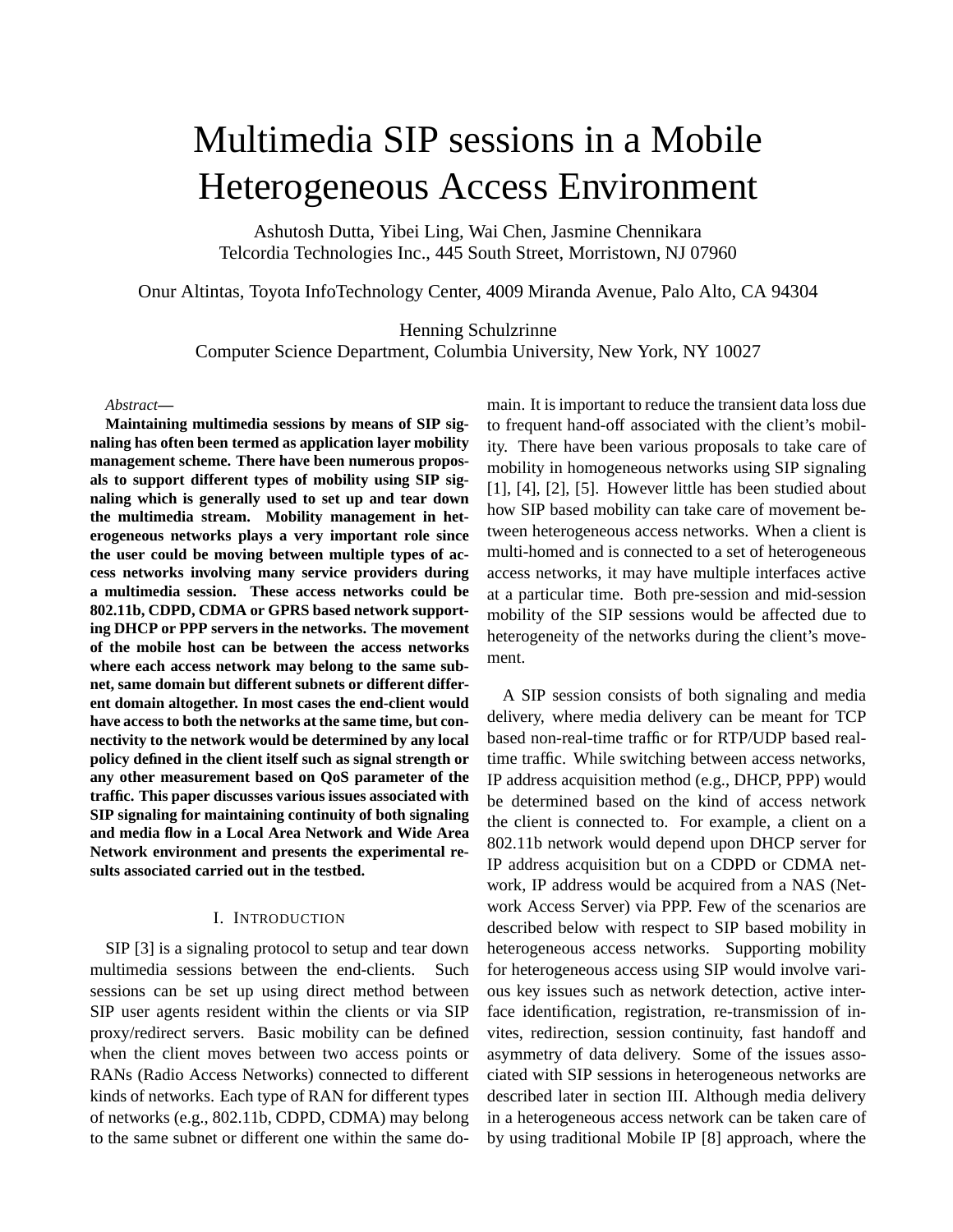mobile client registers with the home agent through a different active interface [10]; it is not the focus of discussion here.

This paper is organized is as follows. Section II describes several architecture alternatives and possible network access. Section III outlines several issues with respect to signaling and media delivery. Section IV concludes the paper.

# II. ARCHITECTURE ALTERNATIVES

This section discusses some of the architecture alternatives of SIP sessions in a heterogeneous access environment. It can mostly be divided into two main categories such as Local Area Network (LAN) and Wide Area Network (WAN). Types of networks are the factors that would determine the placement of SIP servers, ways of acquiring an IP address, security, and link layer access.

### *A. Local Area Access*

Local Area access is limited to an autonomous system such as an enterprise, where moving between the subnets does not involve any sort of AAA (Accounting, Authorization, Authentication) mechanism [9]. Scenario 1 and scenario 2 provide two different kinds of LAN access based on the position and movement of the mobile host.

In scenario 1 which is mostly for enterprise based system, the end clients are equipped with SIP user agents. Each mobile client may be equipped with 802.11b and Bluetooth interface for communication. There are two cases within scenario 1, such as case I and case II based on the location of the CH. At any particular point of time, only one interface has access to the network. In this case, each interface card has a separate IP address but each belongs to the same subnet. SIP based signaling sets up the multimedia session between MH (Mobile Host) and CH (Correspondent Host). MH moves from one access point to another one where by one of the interface becomes active instead of the other one. In cases where both the interfaces have strong signal to noise ratio (SNR), then both the interfaces get assigned IP addresses. Depending upon the metric value within the OS, one of these is chosen as the active address while sending traffic out.

In scenario II, the mobile has connection to different access points which belong to two different subnets. They may share the same SIP server connected to a common subnet however. In this scenario the mobile's con-



Fig. 1. Heterogeneous SIP in a LAN: Scenario 1



Fig. 2. Heterogeneous SIP in a LAN: Scenario 2

nection would move from one access point to another based on the signal quality or any other parameters. Thus an ongoing session would involve re-registration with a new SIP server, and multimedia session transfer. Figure 2 is a picture that depicts a similar scenario except that subnets associated with two interfaces are different.

Following is the description of a set of experiments to verify heterogeneous mobility functionality for multimedia SIP sessions. Mobile node has connection to two different IP addresses but on the same LAN thus same subnet. In this case the addresses assigned are 192.168.80.100 and 192.168.80.110. CH address is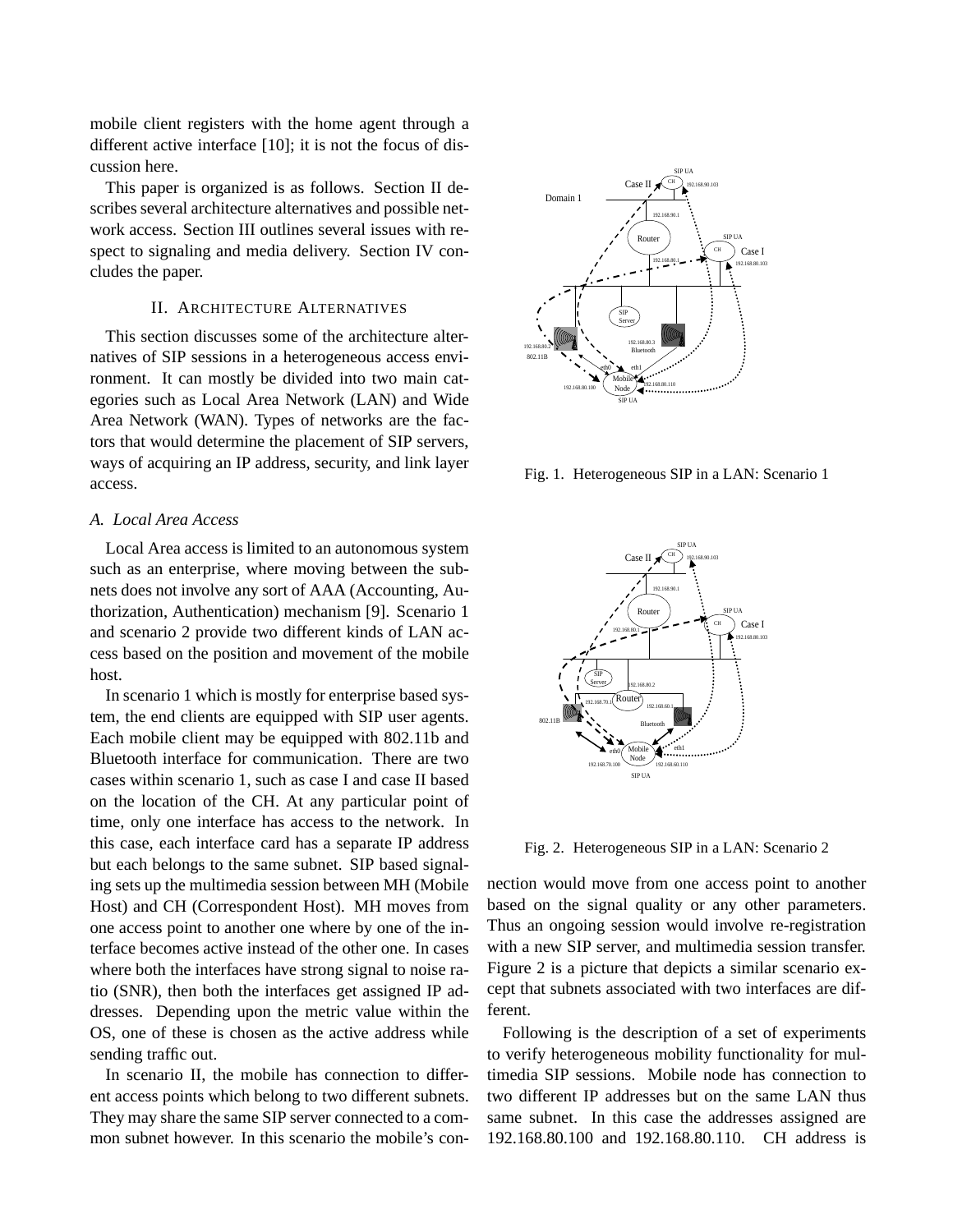192.168.80.103 or 192.168.90.103 depending on where it is connected. Experiments were tried for both SIP signaling and media delivery. Some of the results during this handoff are described later in the section. SIP server is connected in the network where registration takes place while the mobile moves between the private subnets. With the help of a public SIP server this experiment could be extended to a wide area network.

As part of experiment 1 both eth0 and eth1 are connected to two different access networks within an enterprise. CH is in the same subnet with the IP address (192.168.80.103). A video session was established between the mobile node and correspondent node. Initial communication was taking place via eth0. At this point, communication via eth0 was disrupted by either taking it down, unplugging the wire or moving away from the access point, and eth1 was made up, the video session still remains active. At this point CH still thinks it is sending traffic to 192.168.80.100 which is the IP address associated with eth0. Same sequence of operation was repeated when CH was connected to an interface which is not on the same LAN. In this case while bringing the interface up, we had to bring the default route up also. SIP based mobility (i.e Re-Invite feature) took care of the media redirection to the mobile host's new IP address. In both the cases video transmission breaks if the old interface card is taken out completely. As long as the interface card is installed inside, the there is an ARP entry in the cache and the other interface knows how to associate the old IP address with the new MAC address even if the client moves away from the access point. This routing table however gows away in the case of windows XP and windows 2000 when the client moves away from the access point.

#### *B. Wide Area Access*

Figure 3 depicts movement of the client with multiple access in a wide area environment involving 802.11b and CDPD or CDMA1xRTT networks. Handoff to CDPD and CDMA1xRTT networks was made possible using the connection provided by Verizon Wireless. This involves moving between a LAN within an enterprise and a public network such as a wireless ISP such as Verizon. In this case the client gets assigned the IP address and other parameters such as DNS, and SIP server on its 802.11b interface using a DHCP server, but gets an IP address and associated parameters via a wide area network using PPP connection over CDPD/CDMA.

As the client moves from one location to another, it



Fig. 3. Wide Area Access Network- Scenario A connects to another subnet which may be part of a LAN or CDPD/CDMA network. It was observed that obtaining an IP address via CDPD/CDMA takes more time ( few secs) than obtaining the address using DHCP without ARP option ( 1sec). According to the measurement it takes almost 30 sec. to establish the communication over the PPP link after getting initialized and authenticated properly with the NAS. In Windows platform it was observed that the clients get an temporary address called auto IP  $(169.x.x.x)$  before it gets the real address from the DHCP server because of the delay associated with the address acquisition. During the experiment it was found that average throughput over CDPD network is about 8 kbps and that over CDMA network it is about 60 kbps.

Figures 3 and 4 show architecture alternatives for supporting SIP sessions in heterogeneous access networks where the client keeps on moving between different networks while still being connected to one or both of the networks. In some cases however, even if the MH is not moving (changing its location) it may alternate from one access interface to another access interface triggered by some local event thus creating a scenario for mobility. In the experiment we performed, Toshiba satellite has a switch to activate/de-activate the inbuilt 802.11b interface. In the following section we consider the scenario when the MH is moving from one place to another. In each location (before and after moving) mobile host has access to both the networks (CDPD, 802.11B through its respective interface). At any particular point of time a mobile host can have both the interfaces up and connected to a different network type. Each interface would be assigned a different IP address from the associated DHCP/PPP server in that access domain. It is to be de-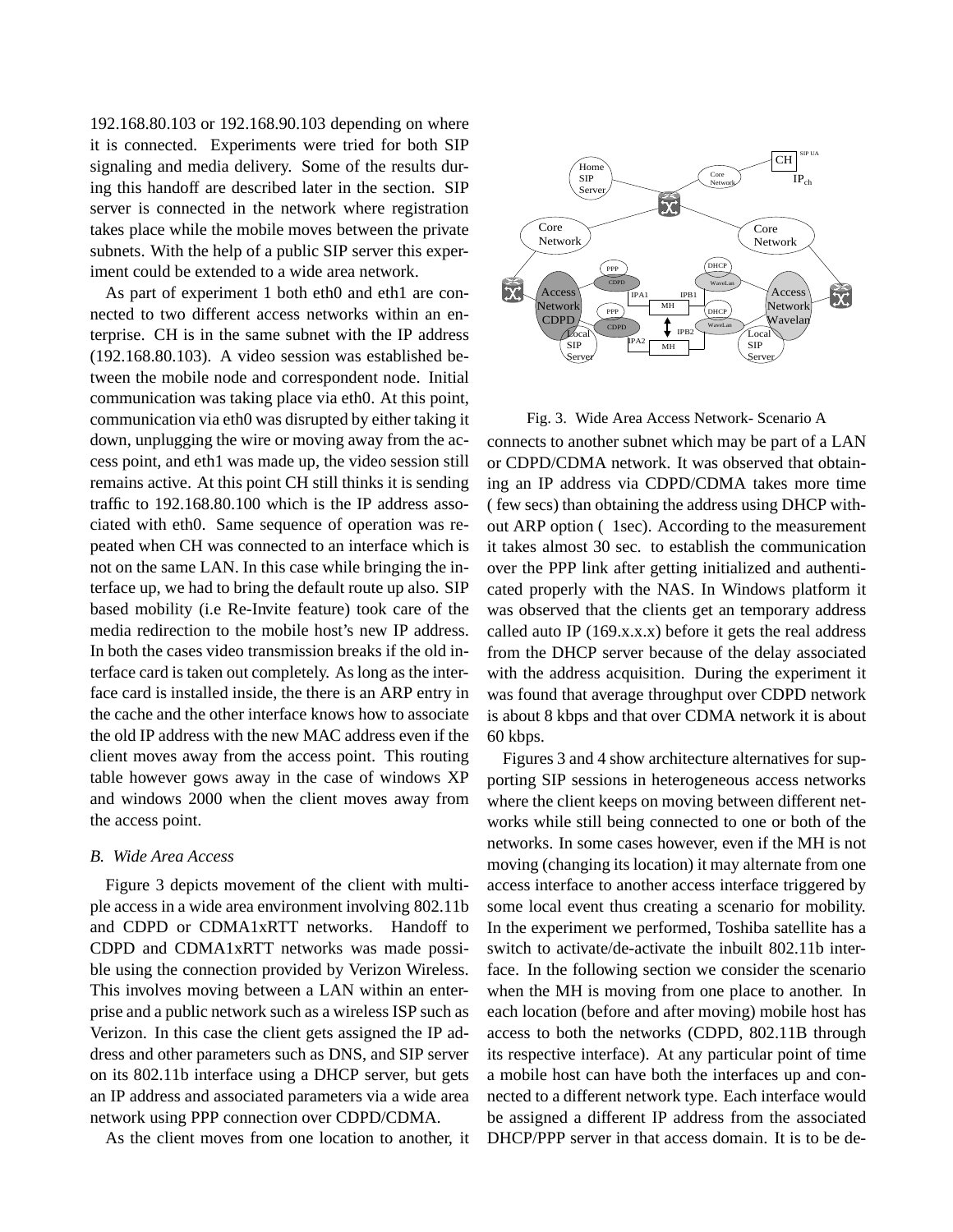

Fig. 4. Wide Area Access Network - Scenario B termined by local decision as to how the mobile host would choose one of the interfaces active at any particular time in order to communicate with the CH. This can be done by assigning priority based scheme such as in Windows environment, routing metrics (gated approach) or allocating shadow address (i.e, choose one of the MAC address as shadow address and associate that with the IP addresses) scheme [6]. As the MH moves to a new location both of its interfaces would connect to two different access networks which are on different subnets than the previous ones, and the IP addresses would be configured accordingly by the DHCP servers. As the IP address gets configured from the DHCP server, it also gets configured with the SIP server for that access network. In most cases there is one SIP server for each access domain. In this particular case each access network has a local SIP server. It can so happen that when Mobile host moves from one place to another one it may try to communicate via 802.11b (location 1) or via CDPD (location 2), or via 802.11b (location3) thus making an alternate choice of access network for connection each time it moves from its present location. One needs to be careful about the assymeteric path taken when the mobile host moves. Re-Invite should take into account the IP address of the interface which is chosen to communicate through.

Figure 4 is another illustration of heterogeneous access network, where both the interfaces of the mobile host belong to the same subnet at any particular time, but each interface gets a different IP address on the same subnet. So as the client moves to another location, both of its interfaces get connected to another set of access points both belonging to subnet S1. It is important to figure out which interface is active (host is communicating



Fig. 5. Heterogeneous Access Testbed

through) at any particular point of time. SIP User Agent should take notice of the interface which is active at any particular point of time and accordingly send that as the contact address as part of its Re-INVITE. Choosing the right interface by the SIPUA is a method of implementation.

Figure 5 shows the testbed architecture where the SIP heterogeneity experiment is being carried out. It involves private subnets behind NAT on 802.11b network, CDPD, CDMA networks from wireless ISP connected to the Internet, and DMZ network associated with an enterprise with the wireless access. Several experiments were conducted where the mobile host moved between different kinds of networks, including the firewall traversal.

### III. ISSUES

This section discusses issues related to SIP multimedia session in Heterogeneous Network. Each of the issues and solution there of has been discussed in the context of SIP sessions between the end clients which mostly comprises different signaling scheme such as Invite, Registration, and handoffs related to media delivery.

#### *A. SIP Signaling setup*

In case of the end client being multi-homed, SIP Invite messages can be either direct or proxy based. When the Invite is proxy based, the proxy server takes care of the redirection, but in case of direct signaling, it is important to take care of both signaling and media delivery on the UA side. Since completion of SIP signaling consists of several intermediate steps (Invite, Provisional responses (180, 183 etc.), Ack, OK), it may so happen that MH would change its access network even before the call setup is complete. In this scenario dy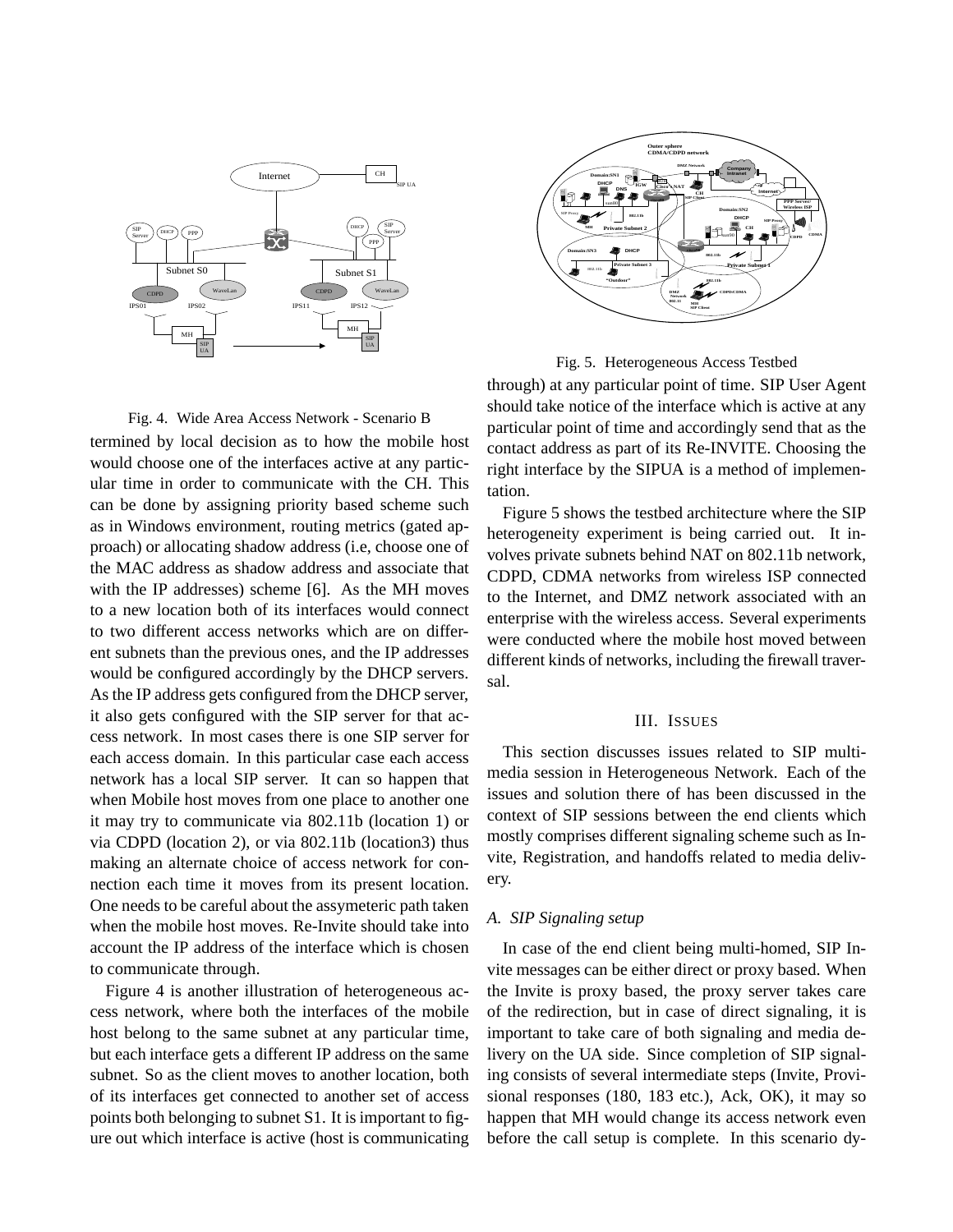namic DNS can be taken advantage of. In most cases there is a re-transmission of Invites, in case the CH cannot reach mobile host or mobile host changes its address or moves to a different network even before Invite is received by the mobile host. CH's SIP user agent would try to re-transmit the Invites for up to seven times, until it times out. If the SIP UA is not using the canonical address scheme for host name resolution, subsequent request has to go through a SIP server which knows the most recent active interface of the Mobile host. Subsequent responses (e.g., 180 ringing, Ack, OK) can be sent direct to the correspondent host.

#### *B. SIP sessions with NAT*

As one of the alternate architectures, correspondent host can be within a LAN behind a NAT (Network Address Translator) box, and can be wired or wireless. Where as the mobile host can be moving around between two different wide area networks (e.g. CDMA, CDPD or external 802.11 provided by an ISP) which are outside the NAT box. In this case if a correspondent host makes a call to the mobile host, SIP Invite request will reach the mobile host, but response to this Invite request (e.g., 180, 200), should be sent to the NAT gateway's address instead which should forward this on. But if this is taken care of in a standard way, UAS on the callee side would try to respond to the NAT address which is shown in the Via header. In this case we may need to have some sort of application level gateway functionality within the NAT box. If the call that is being established uses a SIP proxy server, then the call leg is completed using "received" and "rport" parameter [11] in the via header which is added by the proxy before forwarding the Invite request further. However the NAT implementation in our testbed does not change the port associated with the source address. Reference [11] also takes care of establishing the SIP calls when either the caller or callee is behind the NAT box. In case we are not using any proxy between the caller and callee, rather the session is established using direct signaling, then we may have to revert to the case where a SIP based application level gateway (ALG) takes care of the SIP calls or some other approach such as STUN [12] can also be used in conjunction with sipc.

### *C. Multiple IP registrations*

A SIP user is usually identified with a unique URI scheme such as sip:bob@abc.com. A SIP user agent on a single terminal can be associated with multiple IP addresses, if there are multiple IP addresses active on the same terminal. At any particular instance a mobile terminal may have multiple IP addresses assigned to each of its physical interfaces. Both the addresses could be active in some situation unless the host decides a policy table to make one of the interfaces active such as in the case of 802.11b vs. CDPD. If dynamic DNS is being used, any new address would update the associated DNS table to reflect the host's IP address change in the DNS database. In such cases we need to have a way to register the active interface with the SIP server. But in some instances both the interfaces could be active, and depending upon the destination route metrics or local policy decision one particular interface is chosen for transmission or reception of the traffic. Just like DNS resolves to multiple IP addresses, unique URI scheme would also resolve to multiple IP addresses and one of these interfaces would be picked up.

# *D. Registration of the active IP address*

Usually the IP address is sent in the Contact header of the registration message. If both the interfaces are up, contact header can use two IP addresses instead of one in a single registration message. Otherwise, if the end host has the ability to choose the active interface, it can choose the right interface and register that interface. Thus SIP user agent would need to be able to send both the IP addresses in its contact header instead of one, which is usually done in a SIP ua case. In some cases registration can also be done using the source IP address of the SIP UA, rather than relying on the contact header. This is often the case when the SIP UA is behind the NAT.

#### *E. De-registration*

When the client moves from one access network to other one and obtains a new IP address, it would need to de-register the IP address assigned to the interface which may not be active currently, but this address can be in IP routing table itself. In this scenario a local SIP server in the separate access network is chosen to take care of third party de-registration, since it may not have connectivity to the old access network. In some cases even if there is dead registration because of inactive interface, it can be taken care of by a forking proxy. However there may be a potential conflict, if the previous IP address which got de-registered gets re-used by another potential client in between. However this kind of problem is easily avoidable in an environment where IP address